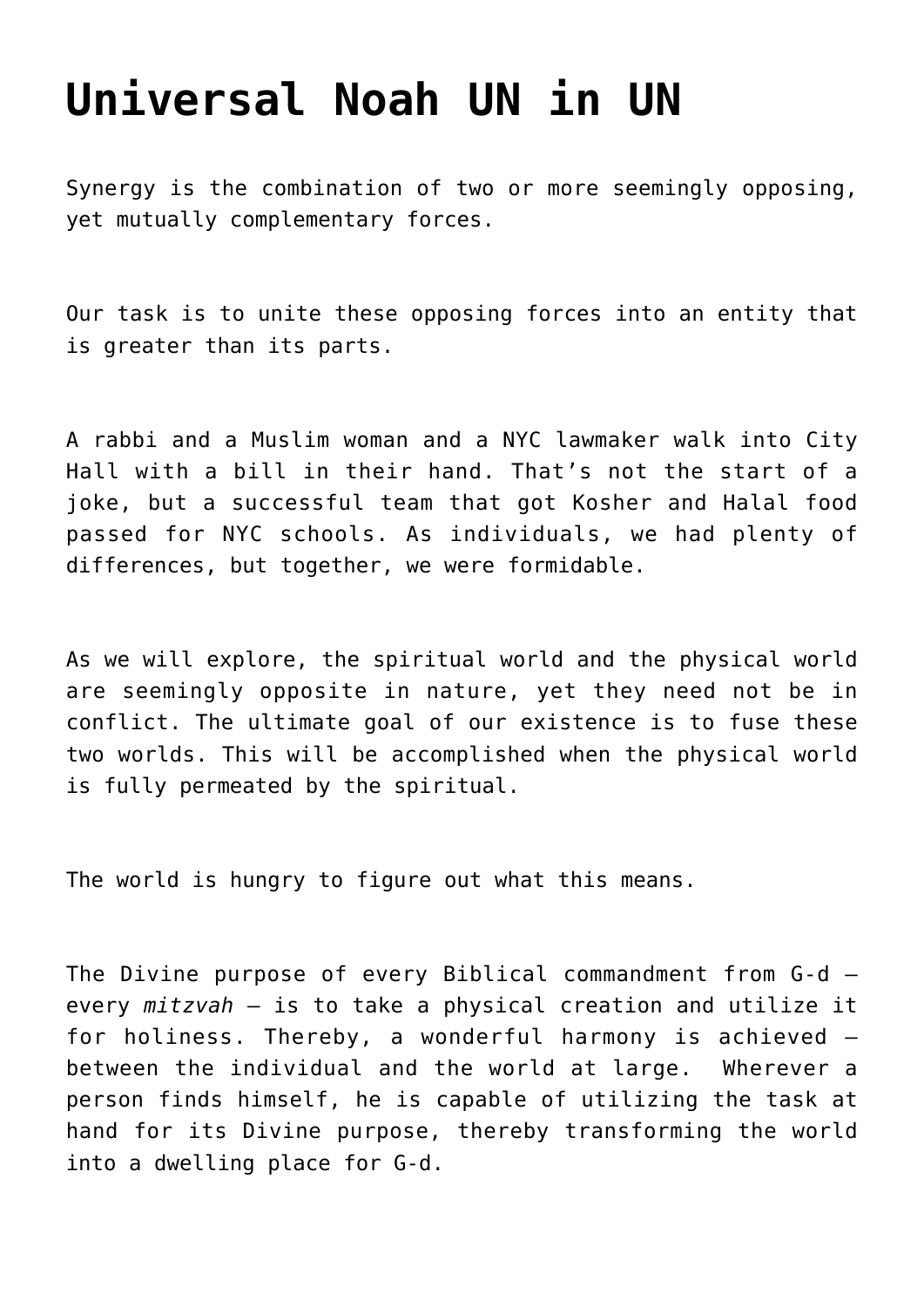A teenager in the bustling city of Paris, and a withered, elderly couple on the frozen plains of Siberia each have an equal opportunity to do something holy. Because a mitzvah is G-d given, it doesn't matter who I am, but rather whose Will I am doing.

Every human being is "created in the image of G-d," and therefore fit to "imitate G-d." By performing the Divinelygiven commandments, every man, woman and child can achieve holiness. While the Jewish people were given 613 commandments, G-d gave an additional 7 commandments to all humankind. These commandments are known as the **Seven Noahide Laws** are from the Bible for all people.

 Actually, the first six of these laws were originally commanded to the first created person, Adam. Ten generations later, at the time of Noah, the seventh commandment was added and therefore this combination of laws was given the Talmudic name **Noahide.**

The **Seven Noahide Laws** form the basis of a body of *mitzvot* all derived from the basic Seven. The Ten Commandments given by Gd Almighty to Moses on Mt. Sinai, represented the many *mitzvos* to be transmitted to all nations of the world.

The **Seven Noahide Laws** include the prohibitions of idolatry, blasphemy, forbidden sexual relationships, theft, murder, lawlessness (the failure to establish courts with the ability to enforce justice) and cruelty to animals. Only after the Flood, was mankind permitted to slaughter meat for consumption, and with this leniency came the law prohibiting one to "eat the limb of a living animal" that included the prohibition of treating animals cruelly. The reader is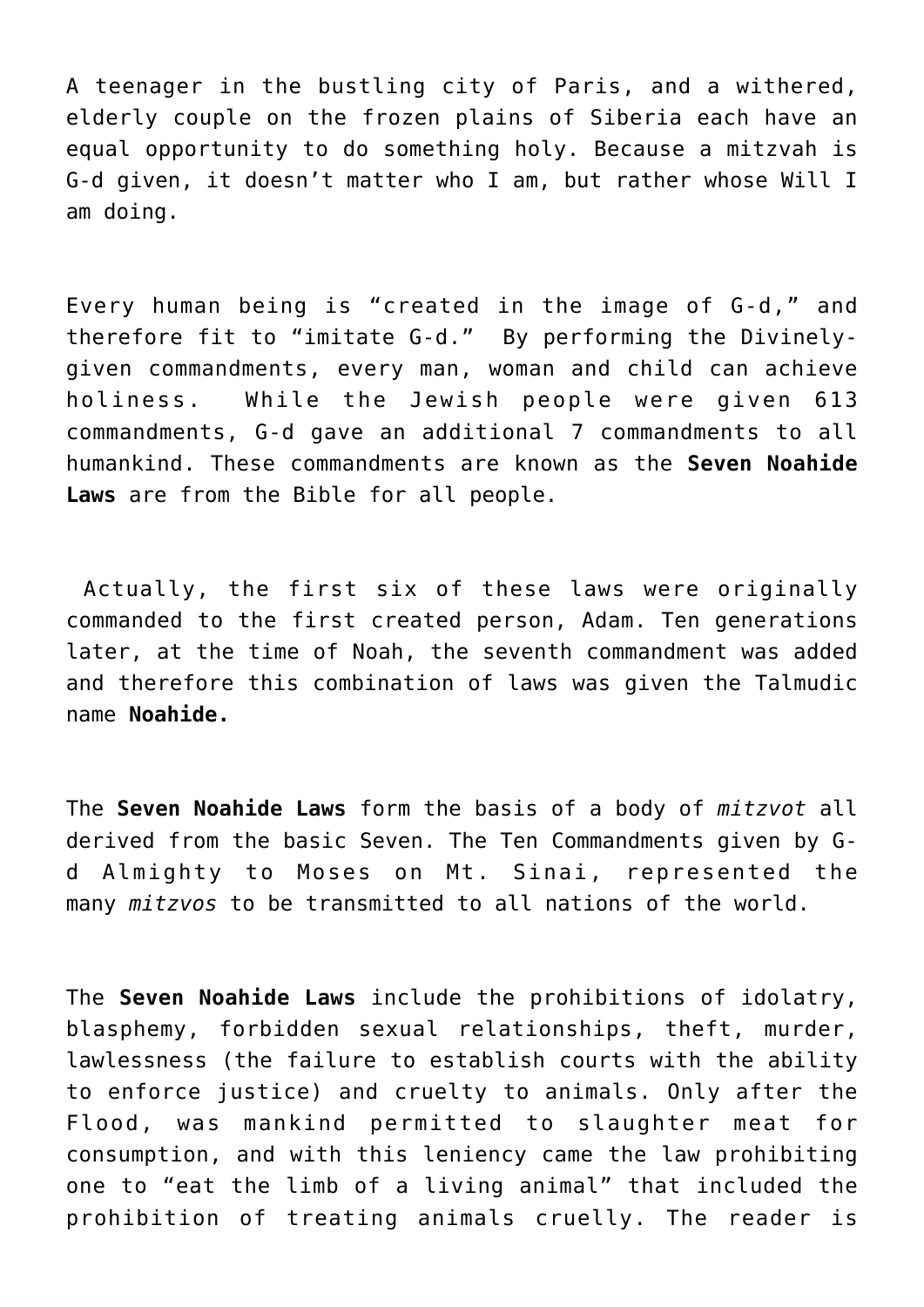encouraged to learn the myriad of details of each of these laws, by asking questions and studying the commentaries on the Torah, and particularly the insights of Chassidus, the philosophy upon which many of the concepts discussed in this book are based.

 "Throughout the ages, Jewish scholars have viewed the **Seven Laws of Noah** as… universal norms of ethical conduct, as a basic concept in international law, or as a guarantee of fundamental human rights for all." The Biblical story of Noah's ark and the sign of the covenant that G-d made with the children of Noah – the rainbow – symbolize a universal theme.

The United Nations chose the olive branch for their emblem, projecting the theme of global peace.

The olive branch that was brought back to Noah by the dove, symbolized the receding of the waters of the flood and the rebirth of the vegetation of the world. G-d placed a rainbow in the sky and commanded the survivors to go out and replenish and build the world again. As stated by G-d in Genesis 9:12, "This [rainbow] is the sign of the Covenant that I give between Me and you, and every living being that is with you, to generations forever. I have set My rainbow in the cloud, and it shall be a sign of the Covenant between Me and the earth … that water shall never again become a flood to destroy all flesh."

The tradition of the **Universal Noahide Code** is kept alive by the Noahide movement, the B'nai Noah (Sons and Daughters of Noah), who believe that they are supposed to both learn and follow these laws, religiously. The Noahides are not Messianic Jews, rather, descendants of Noah. The Children of Noah, the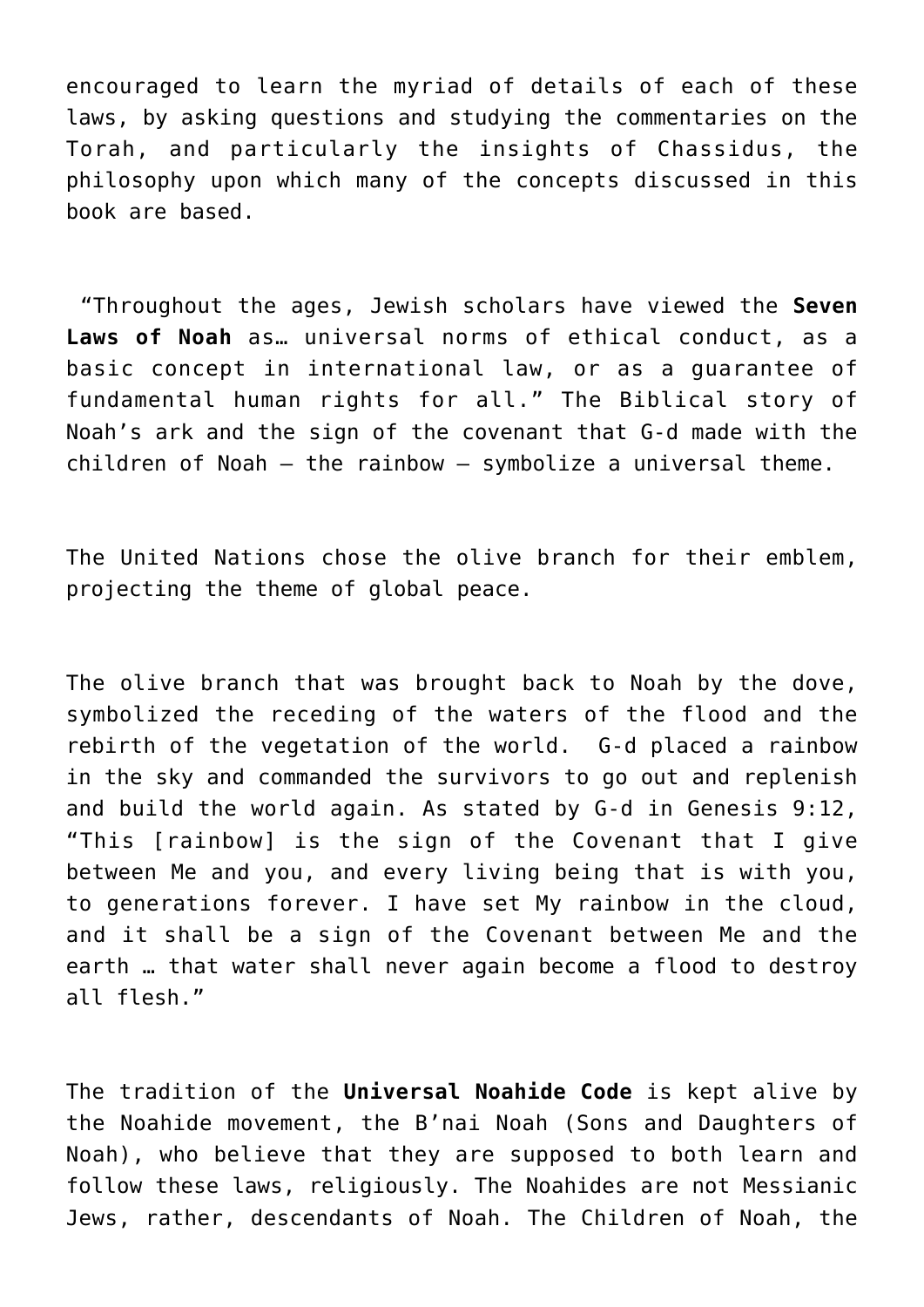righteous Gentiles, also known as "the pious among the nations" *(chasidei umos ha'olam),* have taken upon themselves the obligation to fulfill the **Seven Laws of Noah**, because they believe these laws are the Will of G-d for all mankind, as expressed in the Holy Torah.

#### **[UN HQ Menorah Lighting Dec.](http://noahide.org/un-hq-menorah-lighting-dec-16-2020/) [16, 2020](http://noahide.org/un-hq-menorah-lighting-dec-16-2020/)**

UN HQ NY, NY DEC 16, 2020

The Isaiah Wall in front of the United Nations Headquarters has become a meeting place this past month of Kislev, as a meeting point for groups who defend human rights around the world. The prophesy of Isaiah draws independent groups clamoring for respect for human rights and religious freedoms in their countries, to this corner of New York, known for the day when nations will beat their swords into plowshares, and their spears into pruning hoods; nations shall not lift up swords against nation, neither shall they learn war any more.

 It is in this spirit that The Institute of Noahide Code, has gathered at Isaiahs' Wall in front of the UN, to present the First Menorah of Peace Award. This distinction was awarded to Mr. Jeffrey Davis, alongside his distinguished 94 year old Mother, who accompanied this group of members of the Institute, in the midst of New York's first seasonal blizzard. It is true that those who tearfully sow, will reap in glad song. On the first night of Chanukah, members of the Institute of Noahide Code, directed by Rabbi Yakov Dovid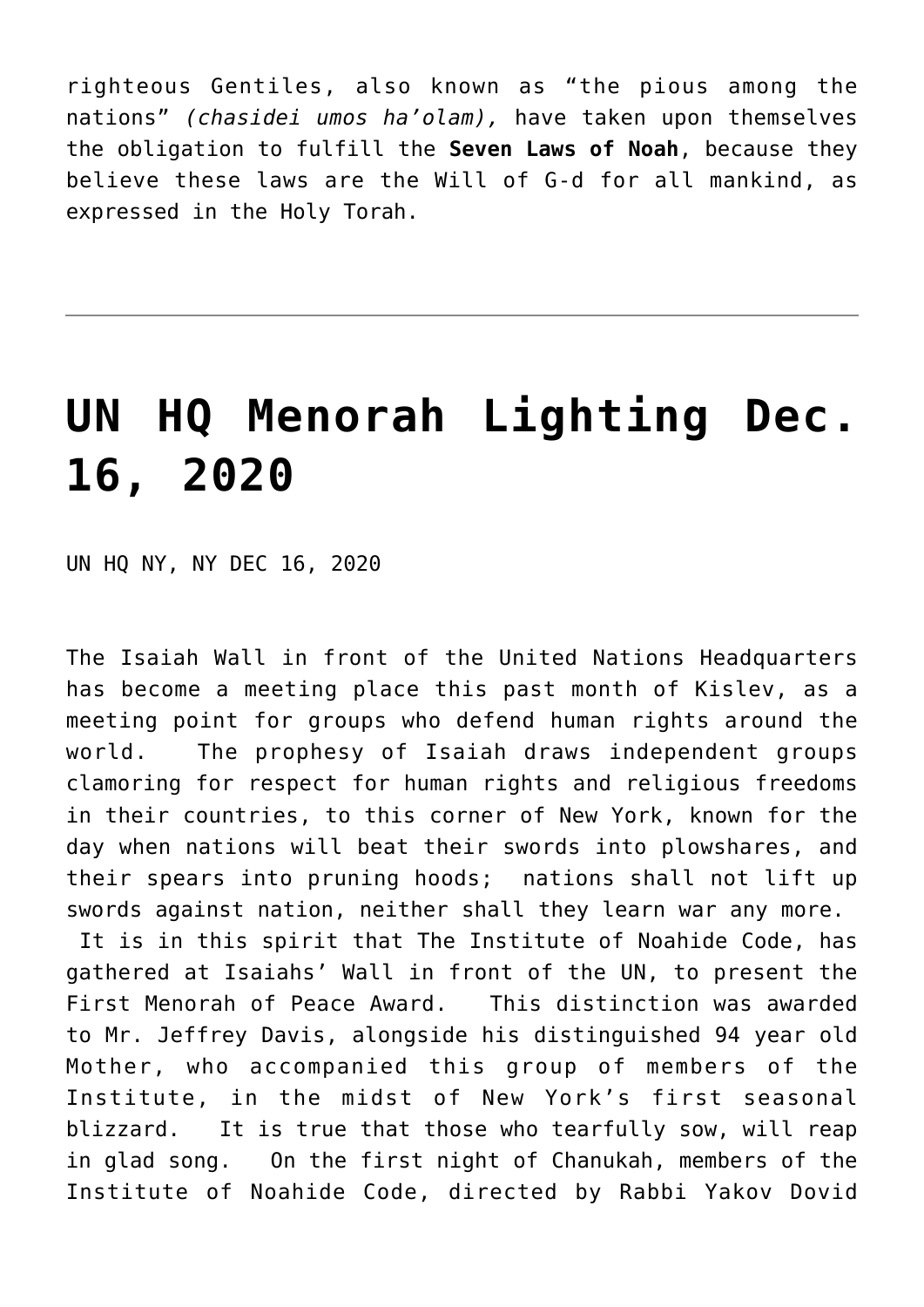Cohen, stood alongside members of Cuban groups who gathered on the 72nd Anniversary of the establishment of the Universal Declaration for Human Rights. Chanukah, the festival of religious freedom, coincided with the secular commemoration of the universal code for human rights. As a start, Rabbi Cohen delivered a speech to those present, advocating that universal rights are to include, the first declaration of rights, and duties, The Noahide Code. Rabbi Cohen told those present that respect, the right to life and to freedom is due the world over, especially in Yemen, in Syria, among the million of Uyghurs held in China, to Cubans in their quest for freedom for the last 60 plus years, and now especially, in Europe, the challenge to religious freedom of the millennial tradition in Belgium, involving the practice of ritual slaughtering known as Schita. Human rights and human freedom to practice a religion are enshrined in the Universal Noahide Code, which is fully covered by Torah. It is the intent of Rabbi Yaakov D. Cohen as Director of The Institute of Noahide Code, to continue working in the sphere and realm of the United Nations, to promote freedom of religion the world over, and the duties and rights of nations, to its peoples, to respect their traditions whether as Uyghurs in China, or European Jews in their tradition of ritual slaughter for their food.

### **[Moment of Silence](http://noahide.org/moment-of-silence/)**

Moment of Silence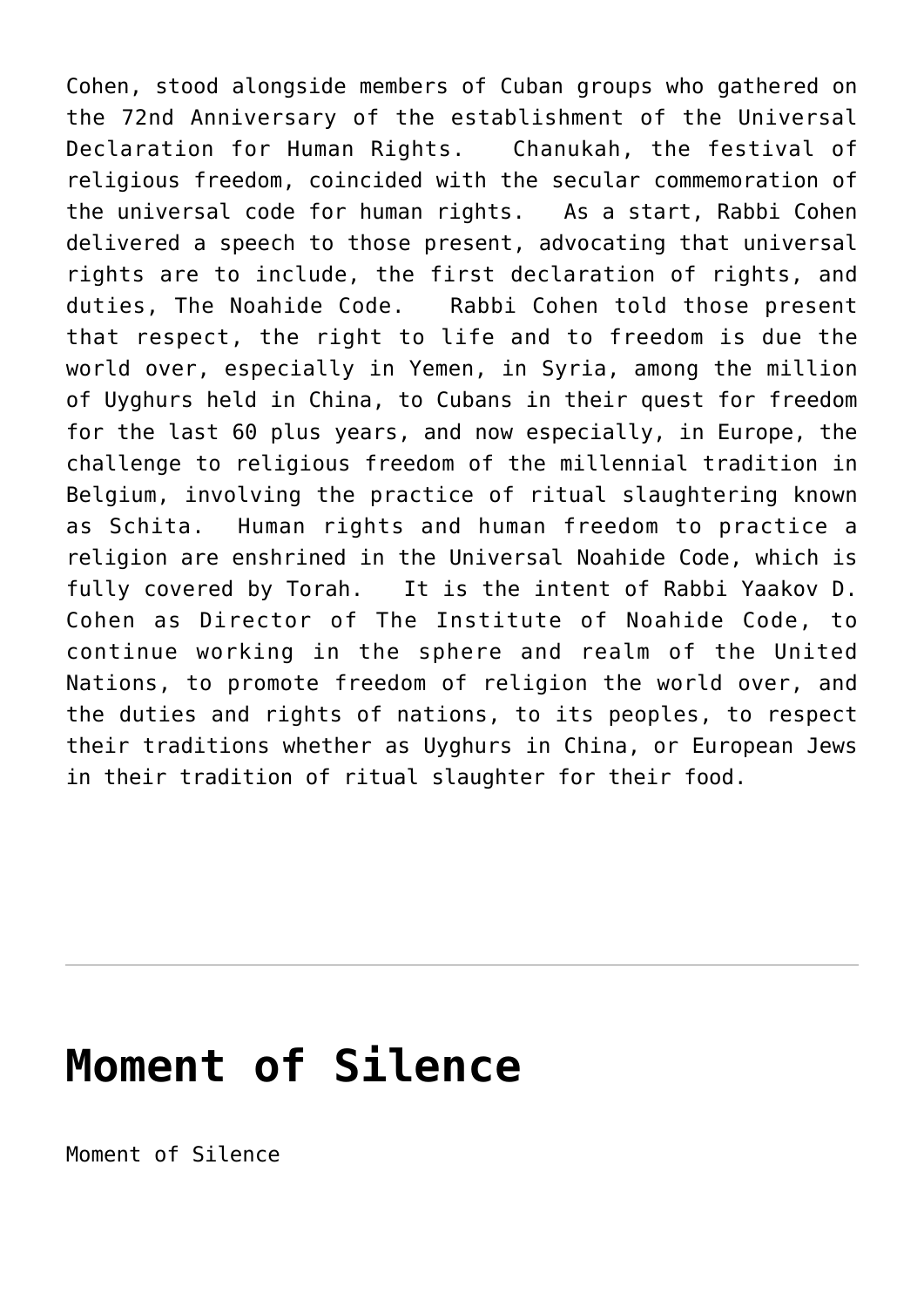IT'S A SILENT REVOLUTION, orchestrated by a single person on a part-time basis, but it is already seeing success in the U.S., in Israel, and in a dozen more countries. Here is the fascinating untold story of the Rebbe's inspired Moment of Silence initiative. In 1983 the Rebbe called for every public school to begin its day with a Moment of Silence, in order to instill a sense of reverence for the Eye that sees and the Ear that hears: "As many parents have not given their child the proper moral upbringing…schools need to become more involved in this process." And then there is the matter of crime which is a direct result of lack of morals and not, as some would say, a direct result of poverty. The Congressional record of June 13, 2000, finds that "violent criminals are overwhelmingly those who grew up without fathers." Boys growing up without physical fathers desperately need at least a spiritual Father, or a terrible lawlessness, a lack of self-control and lack of conscience, is often result, G-d forbid. Boys growing up without fathers need a connection with their Father in Heaven and how, other than through a daily Moment of Silence, will they get it? As Rabbi Avraham Frank says, "What will guarantee that our children will go in the correct path? We must raise them with the awareness of a Higher Authority, a Higher Being to whom they must answer, to ensure that they grow up to be moral citizens."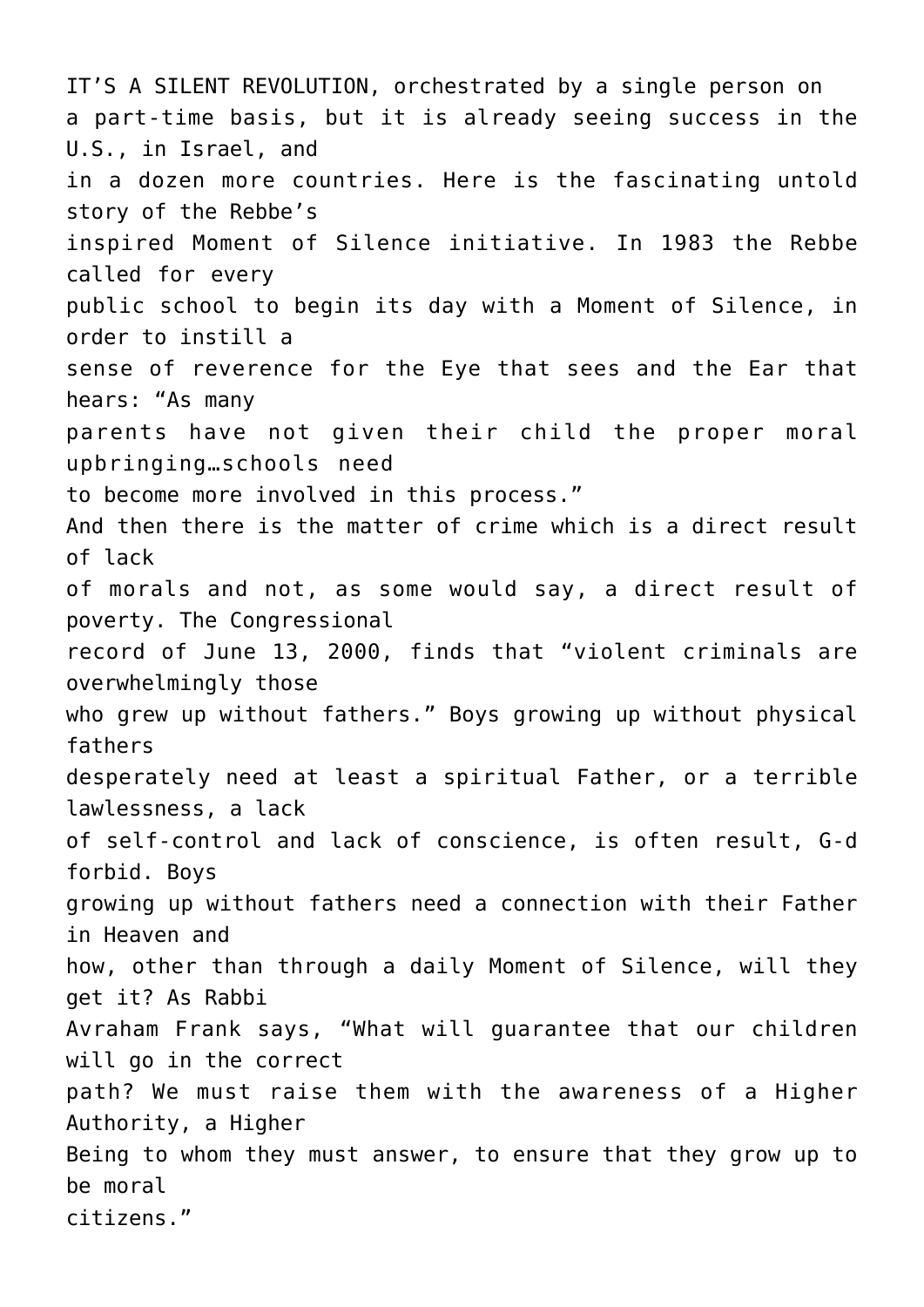We are working with Rabbi Frank on an international scale. There are now schools in British Columbia, Mexico, Trinidad, Australia, Nigeria and Ireland, practicing the daily Moment of Silence. A principal in British Columbia implemented MOS with the students, and contributed 120 letters towards his upcoming book. The principal was so enthusiastic that he called the local radio and television stations to report the success of MOS. This television presentation was so successful that the neighboring TV station in Vancouver wants to follow up and explore this further. Unofficially, we were told that over 800 schools have implemented it in South America. In Argentina IELADEINU has taken some 300 children under its wings in a way that has drawn the attention of UNICEF and become the subject of a book by UNESCO. As the director of the Moment of Silence program around the world .We currently have over 1100 schools

implementing this free program. The goal of the program is to promote morality and uplift the

educational and psychological well-being of every student. Indeed, the program

is successfully doing just that, as evidenced by the letters the children have

written where they say that it calms them down, increases their focusing, makes

them happy, and increases bonding with siblings and parents.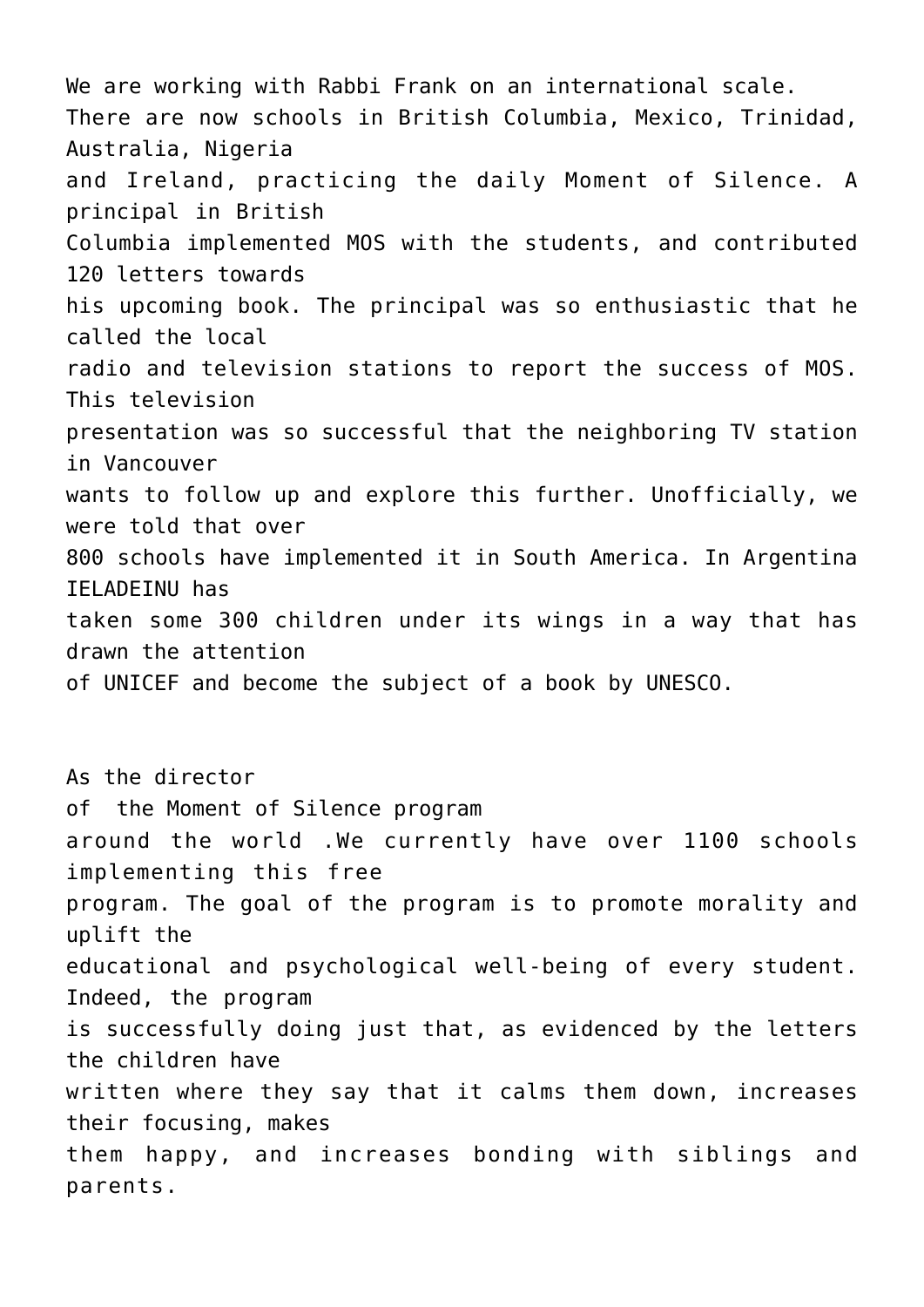The dynamics are simple: Every day before school starts an announcement is made that the school will be having a minute of silence. The parents are notified to please discuss with their child what they should think about. About two weeks later, the children are asked to write memos about what the Moment of Silence means to them. Then, an assembly is held, where each child who wrote a letter, is awarded with a certificate and a prize.

 I have had the honor of working alongside Rabbi Yakov Cohen, who has been most instrumental in spreading this program to places where it would not ordinarily reach. Through Rabbi Cohen's influence at the United Nations, I was asked to speak and was a panel member on the topic of: how we can prevent terrorism around the world, in front of anti-terrorist groups. I made the acquaintance of Ugogi Ugoji A. Eze, Esq. President & Founder of the Eng. Aja Eze Foundation, who introduced me to Emmanuel Ande Ivorgba Director of the New Era Educational & Charitable Support Foundation, Nigeria URI West Africa Regional Coordinator, Project Happiness. I telephoned Mr. Ivorgba, and convinced him to implement Moment of Silence. He was more than obliging, and has implemented Moment of Silence in several schools already.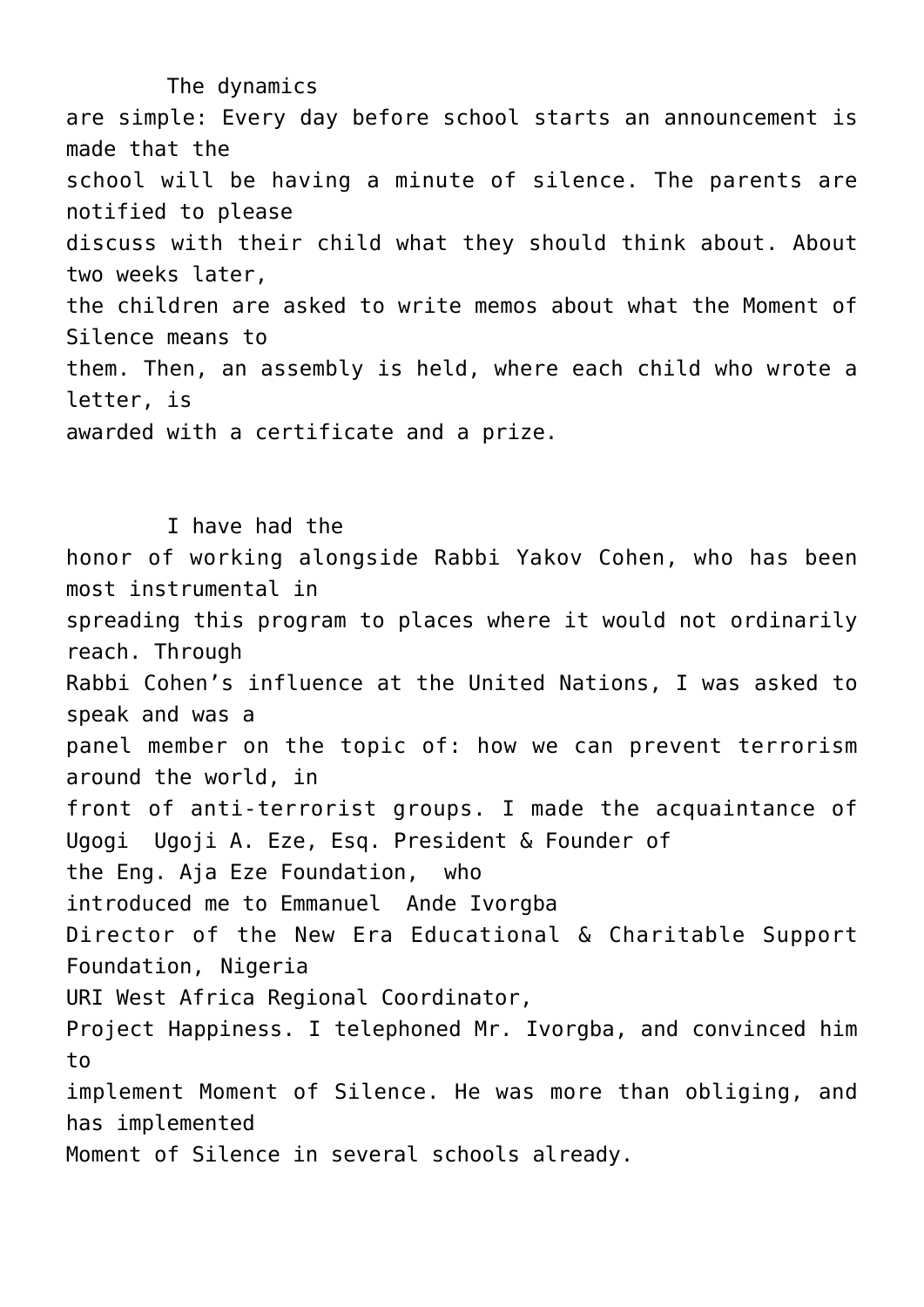Rabbi Cohen, in light of his prestige, will be continuing his campaign to introduce Moment of Silence to several more African nations in the near future.

#### **[Purim 2020 UN HQ](http://noahide.org/purim-2020-un-hq-2/)**

Based on the teachings of the Rebbe of righteous memory ; adapted by Eli Touger

He saw him coming. Everyone else knelt to prostrate himself, but Mordechai sat upright. As Haman approached, his eyes met Mordechai's. They didn't see anger or rebellion, but rather the calm, resolute gaze of someone who knows what he stands for and chooses whom he stands with.

At that moment, Haman decided that he would try to rid the kingdom of Mordechai and his people.

A little lesson in history: Haman was the Persian viceroy, the most powerful man in the empire that ruled the world. Mordechai was the leader of the Jewish people; he "sat at the King's gate," serving as one of the royal counselors.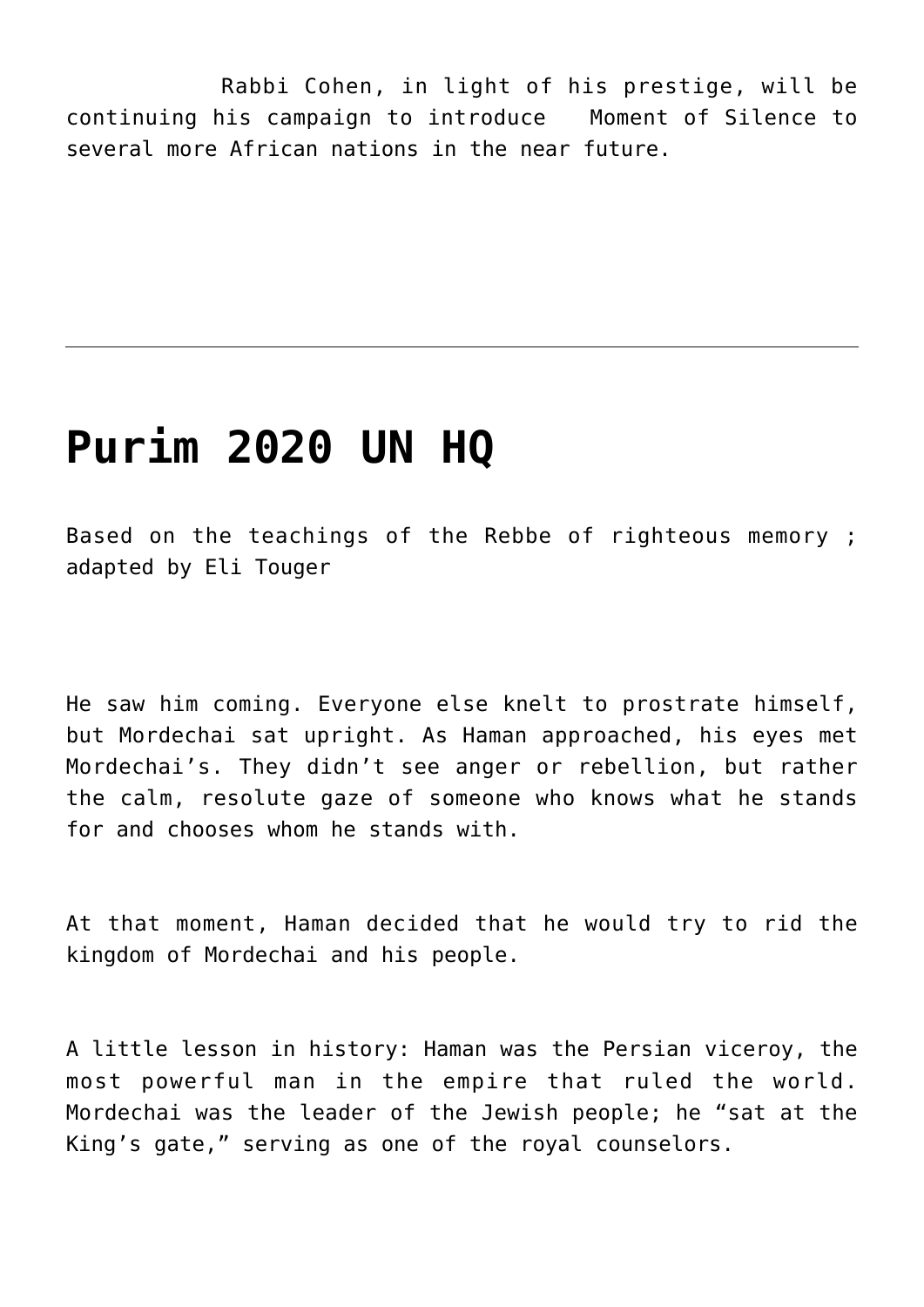Haman had the king agree that all the people in the empire should worship him. Mordechai refused to comply.

Now why didn't Mordechai bow down to Haman? Mordechai was a realistic person. He could have foreseen the consequences of his refusal. Why was he willing to risk everything – not only his own life and position, but that of the entire Jewish people?

So Haman was asking to be worshipped like a god. Big deal. Bow down to him and go further. Why waste more time about it? It definitely doesn't make sense to give up one's life – and risk those of one's entire people – not to bow down.

But that's the point. There are some things that are above making sense. There are immutable rules which G‑d wove into the very fabric of the universe. There is no way they can be broken. If a man tries, he will break himself against them.

Acknowledging G‑d and refusing to acknowledge any other power are the two most fundamental of these laws. Mordechai saw bowing down to Haman as a challenge to the fundamental core of his existence. Of course, he was not going to believe in Haman's divinity. But no one was asking him a philosophical question. It was the deed that was most important.

Would he bow down to Haman and thus show his acceptance of the Persian empire as the most powerful force in his life? Or would he defy Haman's decree and incur his wrath, but demonstrate his connection to G-d?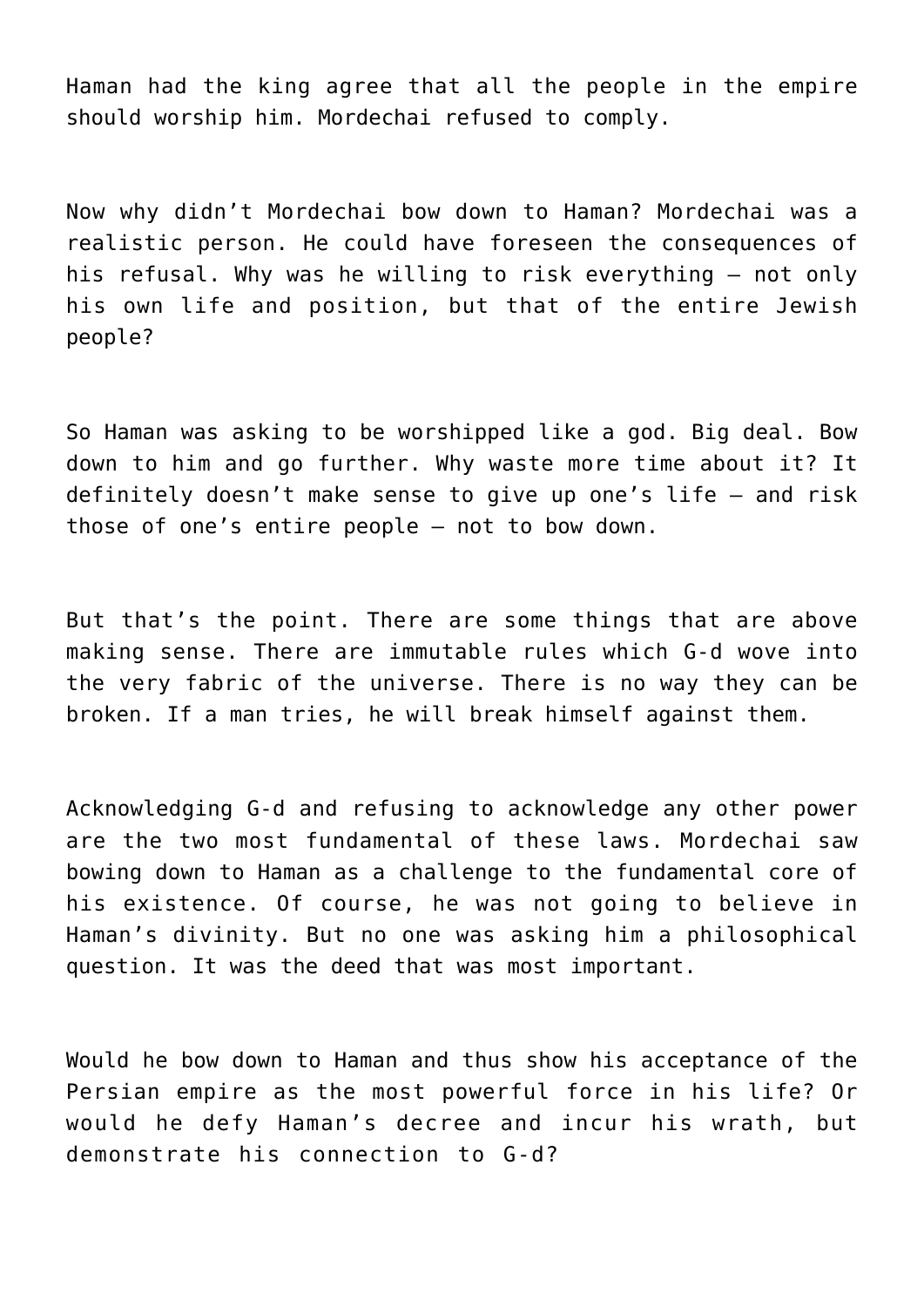For Mordechai, it wasn't a question. Mordechai didn't separate his faith from his live, or his principles from his day-to-day modus operandi. He lived what he believed in; he believed in what he lived. There was no dichotomy.

And this wasn't true only of Mordechai. The entire Jewish people stood behind him. Even when Haman passed a decree calling for every Jew in the empire to be executed, they did not try to hide their Jewishness. On the contrary, they intensified their adherence to the Torah and its commandments.

Abstract idealism? An impractical approach?

Well, let's see what happened. Haman was killed, Mordechai was given his position, and instead of the Jews being slain by their enemies, they annihilated all those who rose against them.

Not bad for idealism.

Because this was not just idealism, it was an awareness of the reality of our existence. It's G-d's world. And when Mordechai and the Jewish people affirmed that, they were successful.

One further point: When Mordechai and the Jewish people affirmed of their Jewish identity and faith in G‑d, they did not retreat into isolationism. Mordechai became the viceroy; he – and his people – took a far wider role in Persian affairs than before. And while doing so, he proudly emphasized his Jewish identity; everyone referred to him as "Mordechai, the Jew."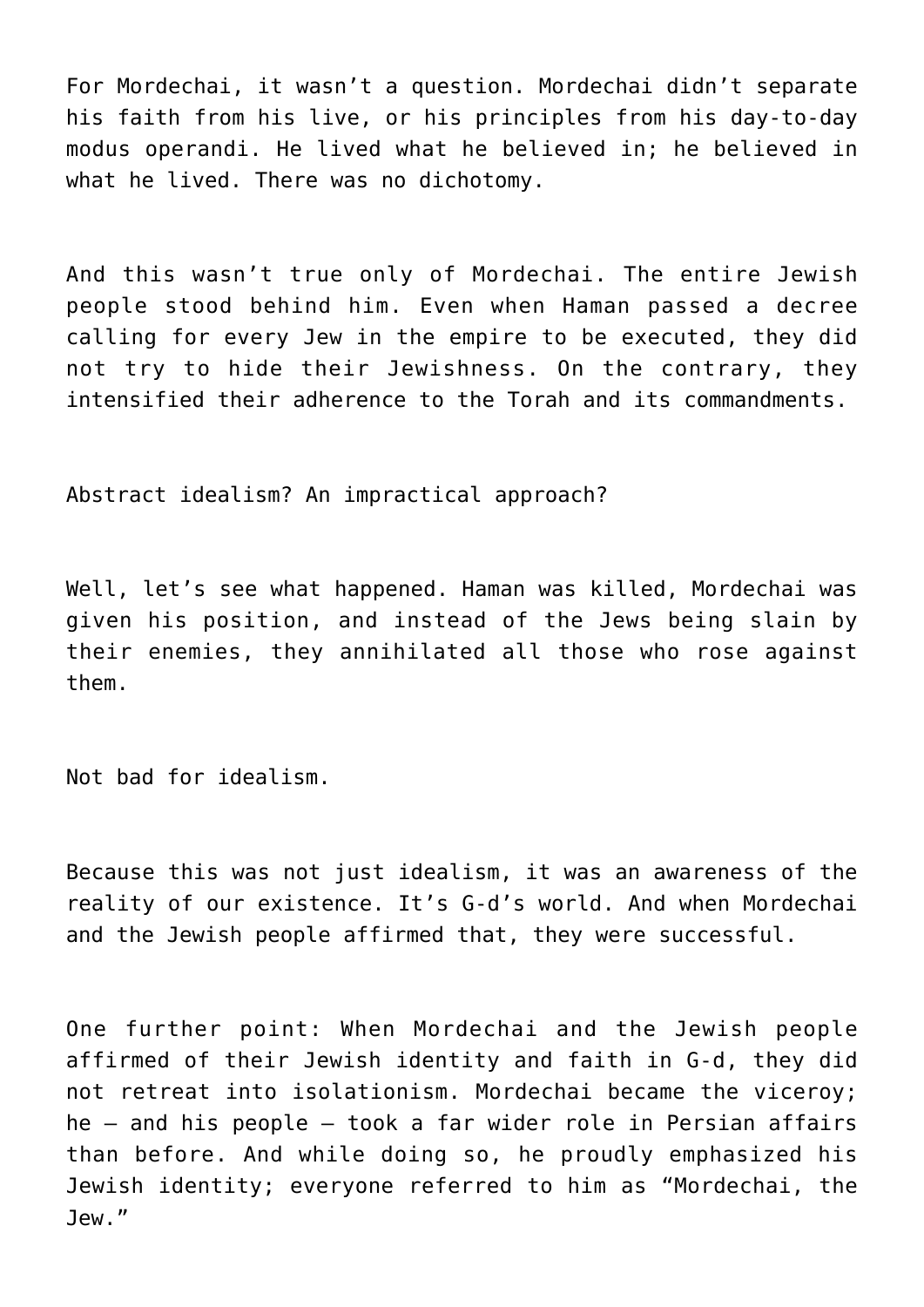The two aren't contradictory. Since one Judaism and one's connection to G‑d are inherent facts of one's existence, affirming them makes one more in sync with His order for the world, and more able to play a significant role within it.

### **[L'IMAGE DIVINE](http://noahide.org/limage-divine/)**

# **[The Role of Religious Leaders](http://noahide.org/the-role-of-religious-leaders-for-building-peaceful-and-inclusive-societies-and-combating-violent-extremism-sept-202017/) [for Building Peaceful and](http://noahide.org/the-role-of-religious-leaders-for-building-peaceful-and-inclusive-societies-and-combating-violent-extremism-sept-202017/) [Inclusive Societies and](http://noahide.org/the-role-of-religious-leaders-for-building-peaceful-and-inclusive-societies-and-combating-violent-extremism-sept-202017/) [Combating Violent Extremism](http://noahide.org/the-role-of-religious-leaders-for-building-peaceful-and-inclusive-societies-and-combating-violent-extremism-sept-202017/) [Sept 20,2017](http://noahide.org/the-role-of-religious-leaders-for-building-peaceful-and-inclusive-societies-and-combating-violent-extremism-sept-202017/)**